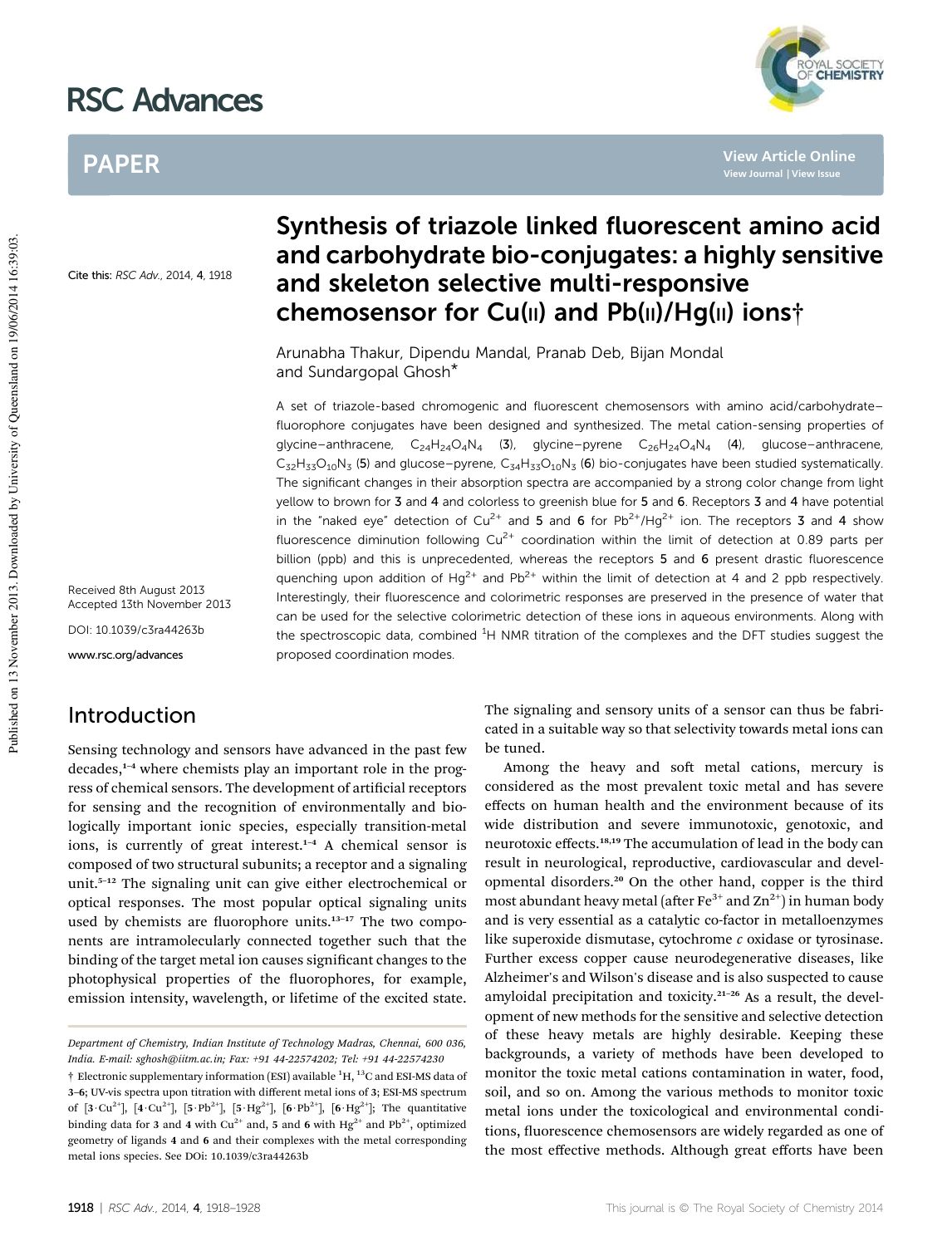made to develop several chemosensors for the detection of toxic metal ion,<sup>27–53</sup> the design and advancement of new and practical chemosensors, that offer a promising advance for  $Cu^{2+}$  and  $Pb^{2+}$ or  $Hg^{2+}$  ion, with low limit of detection in aqueous media, is still a great challenge. In this article, we demonstrate the host–guest complexation properties of glycine and carbohydrate based colorimetric chemosensors for Cu<sup>2+</sup> and Hg<sup>2+/</sup>Pb<sup>2+</sup> ion respectively through optical and  ${}^{1}H$  NMR titration along with DFT calculations.

## Results and discussion

As shown in Scheme 1a, glycine azide undergoes the "click reaction" with anthracene alkyne 1 to generate yellow 3 and with pyrene alkyne 2 to generate yellow 4 in 78% and 81% yield respectively. In a similar fashion, glycosyl azide undergoes "click reaction" with 1 to yield 5 and with 2 it produces yellow 6 in 80% and 84% yield respectively (Scheme 1b). All the compounds have been characterized by ESI-MS,  $^{1}$ H and  $^{13}$ C NMR spectroscopy and elemental analysis. The metal cation sensing properties of the receptors 3–6 have been investigated



Scheme 1 Synthesis of compounds 3, 4 (a) and 5, 6 (b) using "Click reaction".

by UV-vis and fluorescence spectroscopy and  ${}^{1}$ H NMR titration measurements as well as by DFT studies.

#### UV-visible absorption studies

The UV-vis binding interaction studies of receptors 3–6 were performed in  $\left[\text{CH}_3\text{CN/H}_2\text{O}, 2/8\right]$   $\left(1 \times 10^{-5} \text{ M}\right)$  against cations of environmental relevance, such as  $Li^+$ , Na<sup>+</sup>, K<sup>+</sup>, Ag<sup>+</sup>, Ca<sup>2+</sup>, Mg<sup>2+</sup>,  $Cr^{2+}$ ,  $Zn^{2+}$ ,  $Co^{2+}$ ,  $Fe^{2+}$ ,  $TI^+$ ,  $Hg^{2+}$ ,  $Cd^{2+}$  and  $Pb^{2+}$  as perchlorate salts. Compounds 3 and 4 show selective response to  $Cu^{2+}$ , whereas 5 and 6 show high selectivity towards Pb<sup>2+</sup> and Hg<sup>2+</sup>. The change in the UV-vis absorbance spectra of receptors 3 and 4 in  $\left(\text{CH}_3\text{CN}/\text{H}_2\text{O}, 2/8\right)$  due to the stepwise addition of Cu<sup>2+</sup> ion are shown in Fig. 1. Upon gradual addition of 1 equiv. of  $Cu^{2+}$  to 3, one strong high-energy (HE) absorption band at  $\lambda$  242 nm  $(2782 \text{ M}^{-1} \text{ cm}^{-1})$  along with one typical absorption band centered at 363 nm for anthracene moiety decreased with a concomitant increment of one high energy band at 214 nm  $(2212 \text{ M}^{-1} \text{ cm}^{-1})$ . In addition, well-defined isosbestic points were observed at 225 nm and 265 nm for 3 indicating the presence of one distinct complex. Addition of 1 equiv. of  $Cu<sup>2+</sup>$  to 4, the typical absorption band for pyrene moiety red-shifted by 5–6 nm with concomitant increment of one high energy band at 215 nm. The binding assays using the method of continuous variations (Job's plot) strongly suggest 1 : 1 (cation/receptor) complex formation with  $Cu^{2+}$  ion for compound 3 and 4 (Fig. 1,



Fig. 1 UV-vis absorbance spectra of 3 (top) and 4 (bottom)  $(10^{-5}$  M) upon addition of  $Cu^{2+}$  ion up to 1 equiv. in  $CH<sub>3</sub>CN/H<sub>2</sub>O$  (2/8).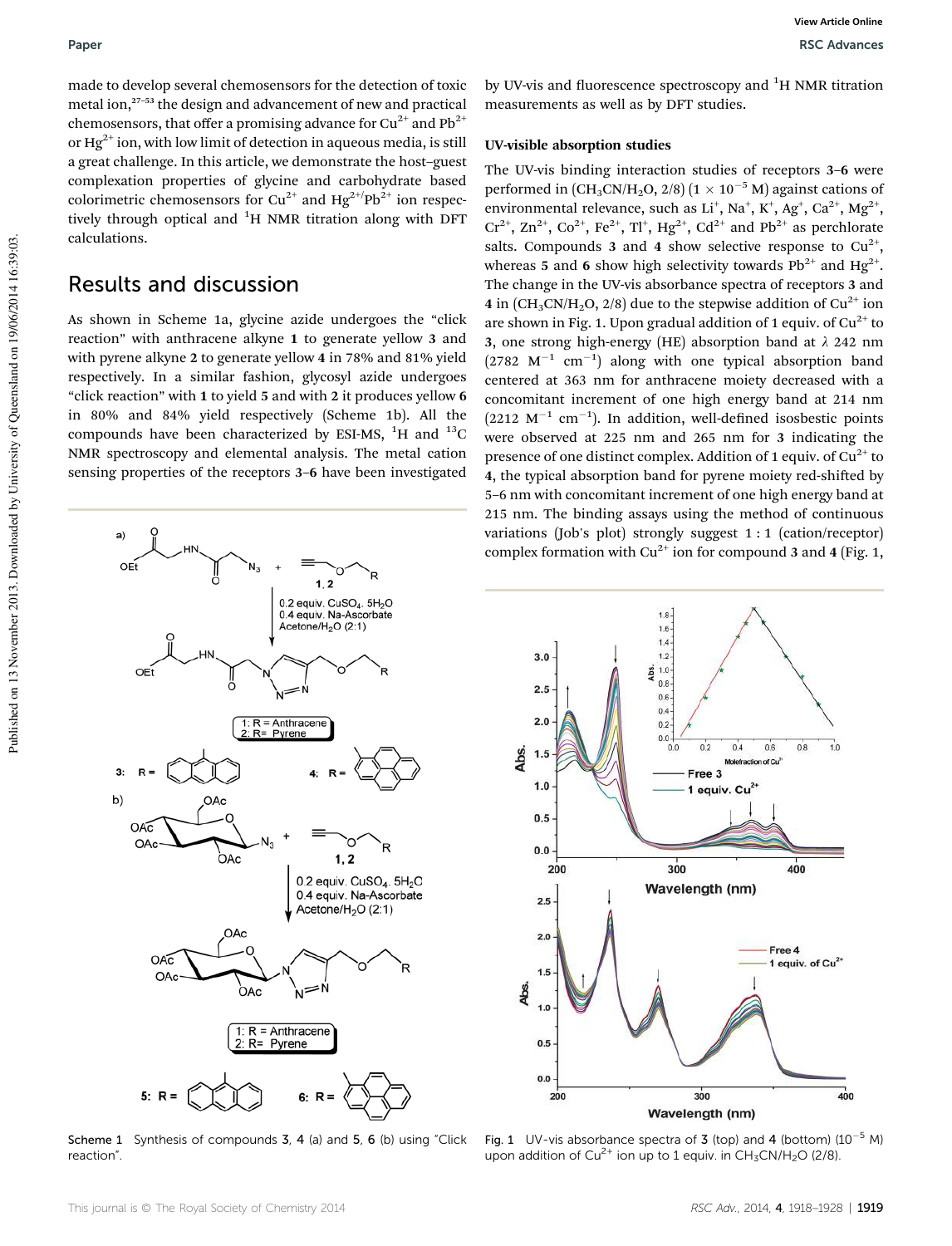inset and ESI, Fig. S1†). Further, the stoichiometry of the complex has also been confirmed by ESI-MS, where peaks at  $m/z$ 495 for  $[3 \cdot Cu^{2+}]$  and  $m/z$  520 for  $[4 \cdot Cu^{2+}]$  are observed (ESI, Fig. S2 and S3 $\dagger$ ). The binding constant determined<sup>54</sup> from the increasing absorption intensity at 214 and 215 nm for 3 and 4 is K  $(\pm 15\%) = 4.03 \times 10^6$  and  $3.82 \times 10^5$  M<sup>-1</sup> respectively.

Likewise, as shown in the Fig. 2, addition of an increasing amount of  $Pb^{2+}$  ion to a solution of 5, one characteristic absorption band centered at 363 nm for anthracene moiety along with one strong high-energy (HE) absorption band at  $\lambda$  250 nm (2662 M<sup>-1</sup> cm<sup>-1</sup>) decreased with a concomitant increment of one high energy band at 206 nm (2658  $\mathrm{M}^{-1}\,\mathrm{cm}^{-1}$ ). In addition, two well-defined isosbestic points were observed at 219 nm and 262 nm for 5 indicating the presence of unique complex at the equilibrium. Upon addition of 1 equiv. of  $Pb^{2+}$ ion to 6, the HE band at 215 nm  $(1232 \text{ M}^{-1} \text{ cm}^{-1})$  increases and red shifted by 6 nm, whereas upon addition of Hg<sup>2+</sup> ion to 6, one new energy absorption bands at 252 nm  $(1564 \text{ M}^{-1} \text{ cm}^{-1})$ appeared with reduction of other absorption bands characteristic of pyrene subunit. The binding assays using the method of continuous variations (Job's plot) suggest 1 : 1 (cation/receptor) complex formation with  $Pb^{2+}$  and Hg<sup>2+</sup> ion for compounds 5 and 6 (Fig. 3). Further, the stoichiometry of the complexes has been confirmed by ESI-MS, where peaks at  $m/z$  826 for  $[5 \cdot Pb^{2+}]$ , *m*/*z* 819 for  $[5 \cdot Hg^{2+}]$ , *m*/*z* 850 for  $[6 \cdot Pb^{2+}]$  and *m*/*z* 843 for  $[6 \cdot \text{Hg}^{2+}]$  are observed (ESI, Fig. S4–S7†). The binding constant determined from the increasing absorption intensity for 5 is K  $(\pm 15\%) = 4.3 \times 10^5$  for and  $4.8 \times 10^5$  M<sup>-1</sup> for Pb<sup>2+</sup> and Hg<sup>2+</sup> respectively and for 6, K  $(\pm 15\%)$  = 3.35  $\times$  10<sup>5</sup> and 2.4  $\times$  10<sup>5</sup> M<sup>-1</sup> for  $Pb^{2+}$  and Hg<sup>2+</sup> respectively.

#### Fluorescence studies

The extent to which the fluorescence intensity of receptors 3-6 were affected in presence of selected cations was tested by uorescence spectroscopy. All the receptors exhibit a strong fluorescence in (CH<sub>3</sub>CN/H<sub>2</sub>O, 2/8) solution ( $c = 1.5 \times 10^{-10}$  M) when excited at  $\lambda_{\text{exc}} = 363 \text{ nm}$  for 3 and 5 and at  $\lambda_{\text{exc}} = 341 \text{ nm}$ for 4 and 6. The emission spectra of receptors 3 and 5 display typical emission bands at 394, 413 and 436 nm, attributed to anthracene monomeric emission. When  $Cu^{2+}$  ion was added to a solution of 3 and 4, fluorescence was quenched completely. Thus to determine the amount of  $Cu^{2+}$  ion required to induce the complete quenching of fluorescence of 3 and 4, titration experiments were carried out (Fig. 4). After addition of 1 equiv. of  $Cu^{2+}$ , the emission of 3 and 4 was completely quenched, indicating the binding of  $Cu^{2+}$  ion with the receptors 3 and 4 forming the  $3/Cu^{2+}$  and  $4/Cu^{2+}$  complexes. The mole ratio method was applied to examine the stoichiometry of the  $3/Cu^{2+}$ and  $4/Cu^{2+}$  complexs,<sup>55</sup> indicating a 1 : 1 stoichiometry. No



Fig. 2 UV-vis absorbance spectra of 5 (10<sup>-5</sup> M) (top) upon addition of 1 equiv. of Pb<sup>2+</sup> ion and 6 (10<sup>-5</sup> M) (bottom) upon addition of 1 equiv. of  $Hq^{2+}$  (left) ion and Pb<sup>2+</sup> (right) ion in CH<sub>3</sub>CN/H<sub>2</sub>O (2/8).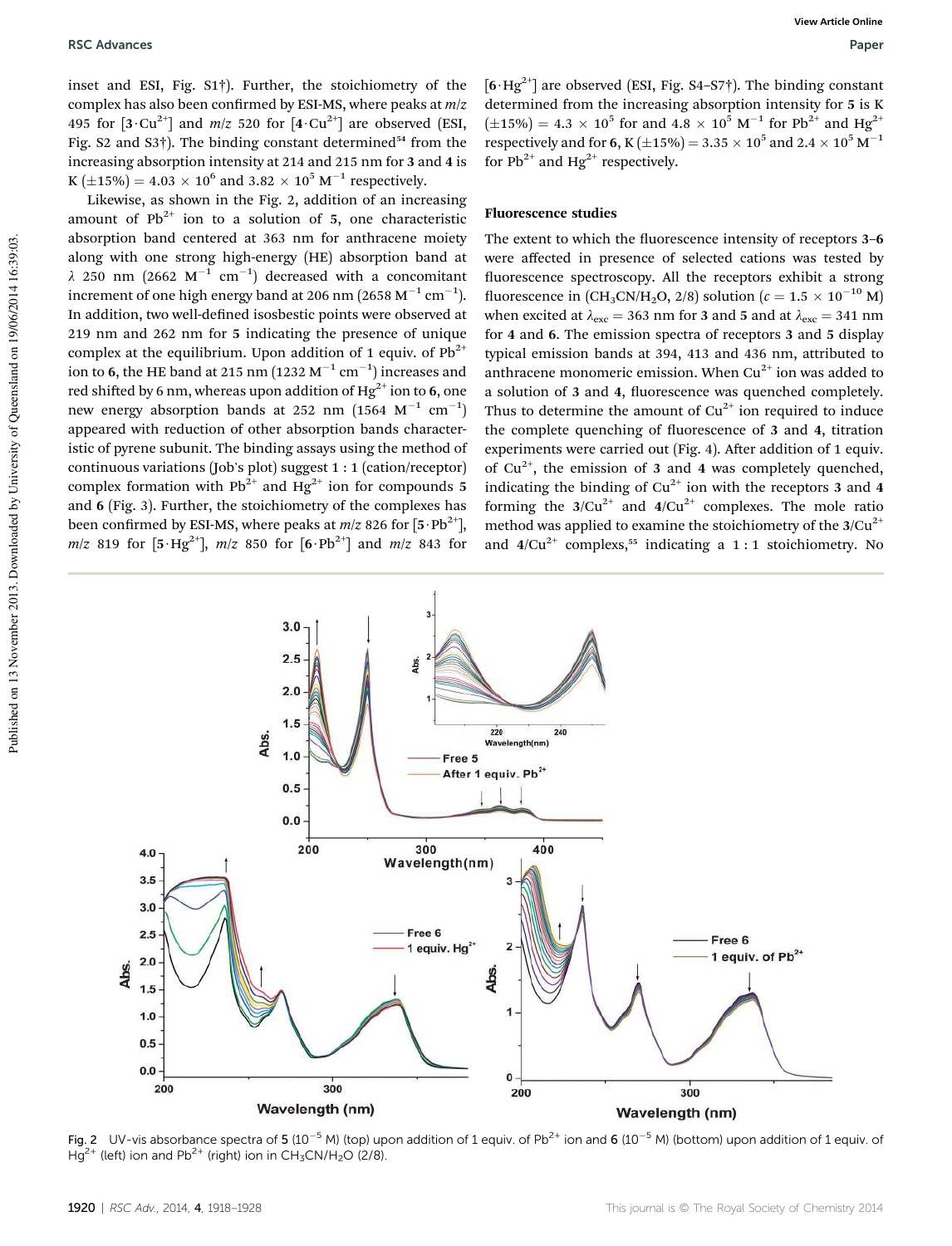

Fig. 3 Job's plot of 6 with Pb<sup>2+</sup> (top) and with Hg<sup>2+</sup> (bottom) in CH<sub>3</sub>CN indicating the formation of 1 : 1 complex species.

effect of  $Cu^{2+}$  ion towards the receptors 5 and 6 was observed whereas, upon addition of 1 equiv. of  $Pb^{2+}$  and  $Hg^{2+}$  ion the emission band significantly quenched (Fig. 5) may be due to spin–orbit coupling<sup>56</sup> and energy transfer mechanism.<sup>57</sup> Note that the fluorescent behaviour of receptors 3-6 did not undergo any considerable changes upon addition of other metal cations.

To address the sensitivity of the receptors 3 and 4, we have carried out fluorescence titration of 3 (1.5  $\times$   $10^{-10}$  M) and 4 (1.5  $\times$  10<sup>-10</sup> M) in CH<sub>3</sub>CN/H<sub>2</sub>O (2/8) with Cu<sup>2+</sup> ion (1  $\times$  10<sup>-6</sup> M)

(Fig. 4). The decrease in fluorescence intensity produced by increasing the concentration of Cu from zero to 6 nM is clearly resolved and it has a good signal to-noise ratio. The intensity data were normalized between the minimum intensity (zero free Cu) and the maximum intensity (6.5  $\times$  10<sup>-8</sup> M free Cu). A linear curve was fitted to the five intermediate values and the point at which the line crossed the ordinate axis was taken as the detection limit<sup>58</sup> and equaled approximately 0.89 nM (ESI Fig. S8†). In a similar fashion, we carried out the fluorescence titration of 5 (1.5  $\times$  10<sup>-10</sup> M) and 6 (1.5  $\times$  10<sup>-10</sup> M) in CH<sub>3</sub>CN/ H<sub>2</sub>O (2/8) with Hg<sup>2+</sup> and Pb<sup>2+</sup> ion (1  $\times$  10<sup>-6</sup> M) (Fig. 6) to ascertain the sensitivity of the receptors towards  $Hg^{2+}$  and  $Pb^{2+}$ ion. However no such detectable change observed in the fluorescence spectra up to the analyte concentration of 0.15 equiv. for Hg<sup>2+</sup> and 0.08 equiv. for Pb<sup>2+</sup>. An appreciable diminution of quantum yield by a factor of 4 is observed in the presence of 0.2 equiv. of  $Hg^{2+}$  and 0.1 equiv. of Pb<sup>2+</sup>, whereas minimum fluorescence intensity was observed in the presence of 1 equiv. of  $Hg^{2+}$  or Pb<sup>2+</sup> for compounds 5 and 6. The experiment, as performed for Cu<sup>2+</sup> ion, shows low detectable limit (DL) of Hg<sup>2+</sup> and Pb<sup>2+</sup> with 5 or 6,  $4 \times 10^{-9}$  M (4 ppb) and  $2 \times 10^{-9}$  M (2 ppb) respectively, which are well below the maximum contamination level defined by EPA<sup>59</sup> and a very few chemosensors are reported in the literature which can detect  $Hg^{2+}$  and  $Pb^{2+}$  ion within this low limit of detection range.<sup>47,60–64</sup> Under optimized condition of  $0.1 \times 10^{-10}$  M and  $1.0 \times 10^{-10}$  M 6 (or 5) in an aqueous solution  $(CH<sub>3</sub>CN/H<sub>2</sub>O, 2/8)$ , two river water samples were analyzed by the proposed fluorimetric method. The fluorescence of 5 or 6 present evident fluorescence quenching in presence of river water samples. The binding constant values of 3–6 with metal ion  $(Cu^{2+}, Hg^{2+}$  and Pb<sup>2+</sup>) have also been determined from the emission intensity data following the modified Benesi-Hildebrand equation<sup>65,66</sup> and it is found that they are in the same order as obtained from UV-vis data.

Further, to evaluate the practical importance of 3 and 4 as a  $Cu<sup>2+</sup>$  selective fluorescence probe, competition experiments were carried out. As a result, a solution of 3 or 4 (1.5  $\times$  10<sup>-9</sup> M)



Fig. 4 Fluorescence emission change of 3 (1.5  $\times$  10<sup>-10</sup> M) (left) and 4 (1.5  $\times$  10<sup>-10</sup> M) (right) upon addition of Cu<sup>2+</sup> ion upto 1 equiv.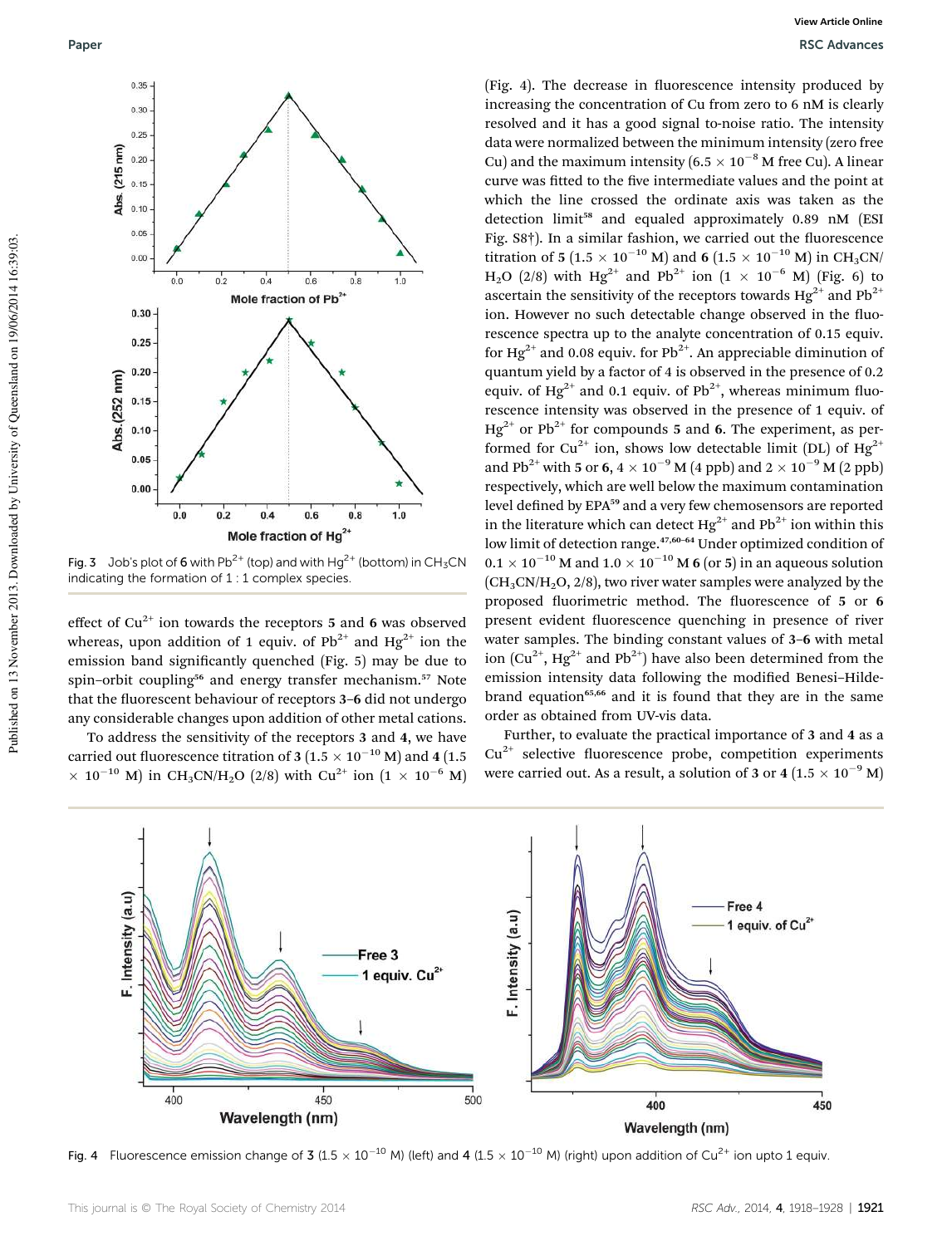

Fig. 5 Changes in the fluorescence spectra of 5 (top) and 6 (bottom) (1.5  $\times$  10<sup>-10</sup> M) upon addition of several cations. Bar plot representation of the fluorescence emission intensity of 5 (top) and 6 (bottom) upon the addition of several cations in aqueous media.

was treated separately with 0.5 equiv. of  $Cu^{2+}$  in presence of 0.5 equiv. each of interference metal ions (  $Pb^{2+}$ ,  $Zn^{2+}$ ,  $Cd^{2+}$ ,  $Hg^{2+}$ ,  $Mg^{2+}$ , Tl $^+$  and Ca $^{2+}$ ). As shown in Fig. 7, small or no obvious interference with the detection of  $Cu^{2+}$  could be observed. These results evidently demonstrate the high selectivity for  $Cu^{2+}$  over other metal ions. In a similar fashion, a solution of 5 or 6 (1.5  $\times$  $10^{-10}$  M) was treated separately with 0.5 equiv. of Pb<sup>2+</sup> in the presence of 0.5 equiv. each of interference metal ions  $(Cu^{2+},$  $\rm Zn^{2+}, \rm Cd^{2+}, \rm Hg^{2+}, \rm Mg^{2+}, \rm Tl^{+}$  and  $\rm Ca^{2+})$  and the resulting titration shows (Fig. 7) no noticeable interference with the detection of  $Pb^{2+}$  except for Hg<sup>2+</sup> ion.

#### Visual recognition of  $Hg^{2+}$  and  $Cu^{2+}$  ion

When an excess of different metal ions  $(\rm Li^+, \rm Na^+, \rm K^+, \rm Ca^{2+}, \rm Ag^+,$  ${\rm Mg}^{2+}{\rm,~Cr}^{2+}{\rm,~Zn}^{2+}{\rm,~Ni}^{2+}{\rm,~Co}^{2+}{\rm,~Cu}^{2+}{\rm,~Fe}^{2+}{\rm,~TI}^{\rm +}{\rm,~Cd}^{2+}{\rm,~Hg}^{2+}{\rm~and~Pb}^{2+}{\rm)}$ were separately added to a solution of 3 and 4 in  $CH_3CN/H_2O$ ,  $2/8$  (10<sup>-5</sup> M), no significant color change was observed, except for  $Cu^{2+}$  which shows a radical colour change form light yellow to brown. In contrast, as shown in Fig. 8, upon addition of excess of different metal ions to the CH<sub>3</sub>CN solution of 5 or 6, only  $Pb^{2+}$  and Hg<sup>2+</sup> ion shows drastic color change.

#### Reversibility interaction of 3 and  $[3 \cdot Cu^{2+}]$ , 4 and  $[4 \cdot Cu^{2+}]$ , 5 and  $[5 \cdot Hg^{2+}]$  and 6 and  $[6 \cdot Hg^{2+}]$

The reversible interaction between 5 or 6 with  $Hg^{2+}$  was confirmed by the introduction of  $I^-$  into the system containing 5 or 6 ( $10^{-6}$  M) and Hg<sup>2+</sup> ion. The experiment, shown in Fig. 9, showed that the addition of 2 equiv. of  $I^-$  into  $5 \cdot Hg^{2+}$  or  $6·Hg<sup>2+</sup>$  immediately enhanced the fluorescence of 5 or 6. When  $Hg^{2+}$  was further added to the system, the fluorescence of 5 or 6 was quenched again. This process could be repeated several times without loss of sensitivity of the fluorescence, which clearly demonstrates the high degree of reversibility of the complexation/decomplexation process between 5 or 6 and  $Hg^{2+}$  ions. The reversibility of the complexation process of 5 or 6 with  $Pb^{2+}$  ions was also tested by the same experiment as performed for  $Hg^{2+}$  ion and that also shows high level of reversibility of the complexation/decomplexation process. Similarly the reversible interactions of 3 and 4 with  $Cu^{2+}$  were studied with the chelating agent EDTA. It was also confirmed that the response of 3 or 4 to  $Cu(II)$  was reversible rather than a cation-catalyzed reaction<sup>67,68</sup> by the following experiments: (i) the color and fluorescence of  $3-Cu(n)$  disappeared instantly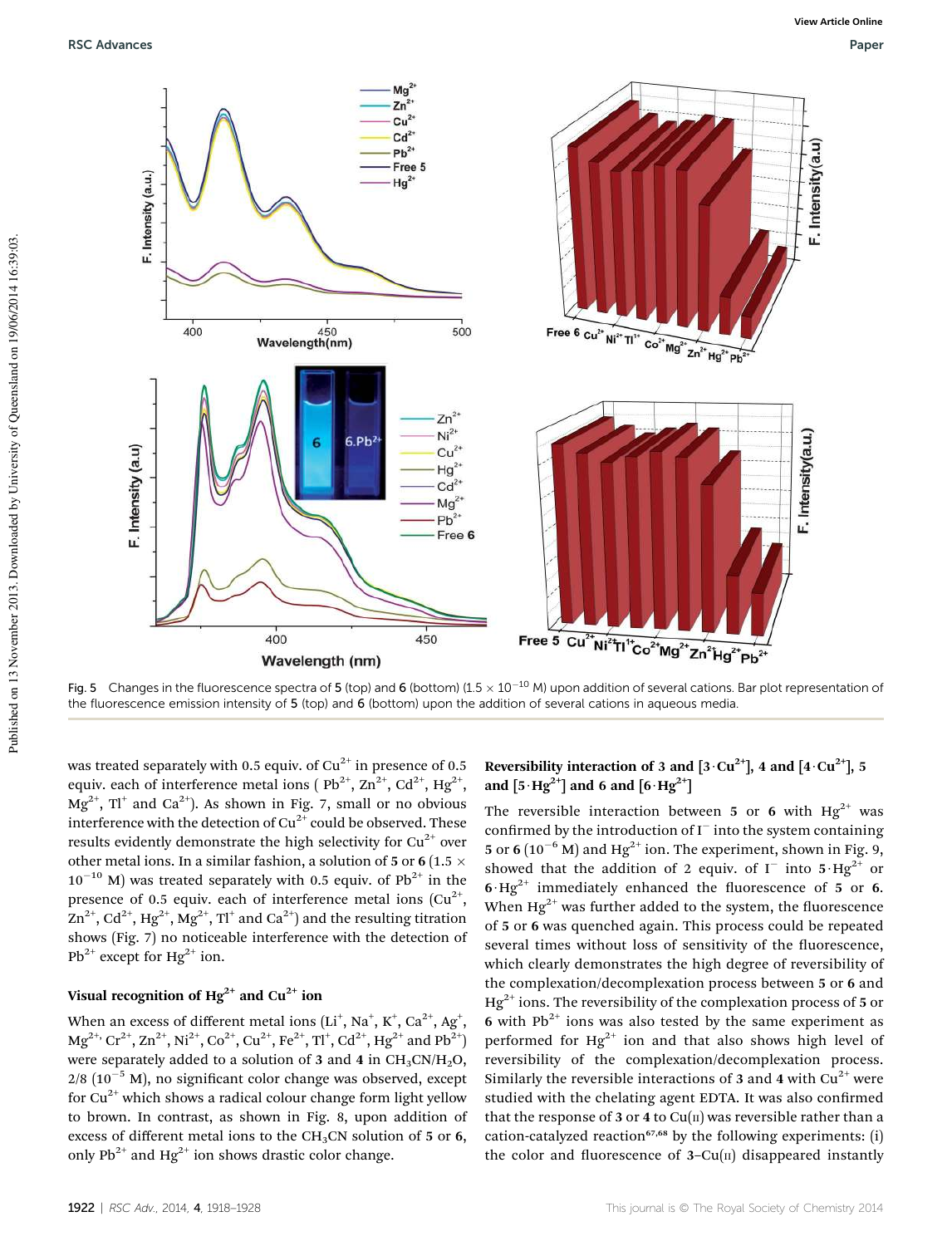

Fig. 6 Fluorescence emission changes of 5 (1.5  $\times$  10<sup>-10</sup> M) upon addition of Pb<sup>2+</sup> ion (top) and 6 (bottom) (1.5  $\times$  10<sup>-10</sup> M) upon addition of Pb<sup>2+</sup> ion (left) and  $Hq^{2+}$  ion (right) up to 1 equiv.

upon the addition of EDTA, whereas excess  $Cu(II)$  would recover the colour again; (ii) the TLC results and the mass spectra data of a solution containing 10  $\mu$ M 3 or 4 and 12  $\mu$ M  $Cu(II)$  after standing at room temperature for 2 days indicated no other chemical species except for 3 and 3– $Cu(n)$  or 4 and 4–  $Cu(<sub>II</sub>)$ .

To support the results obtained by spectrophotochemical experiments and to obtain additional information about the coordination mode of these metal cations by receptors 3–6, we performed a <sup>1</sup>H NMR analysis for Cu<sup>2+</sup> ion in CD<sub>3</sub>CN solution. As shown in the Fig. 10 (left), the most significant  ${}^{1}H$  NMR spectral changes observed upon the addition of increasing amounts of  $Cu^{2+}$  to a solution of the free receptor 4 are the following: (i) the hydrogen atom within the triazole ring significantly shifted by 0.23 ppm which indicates the coordination of  $Cu^{2+}$  ion with nitrogen atom of the amine group and (ii) the Ha atom shifted by  $0.11$  ppm which indicating the coordination of  $Cu^{2+}$  ion with oxygen atom as well, (iii) amine (NH) proton did not show any marked shift indicating no interaction with  $Cu^{2+}$  atom. Similarly, as shown in the Fig. 10 (right), the most significant  ${}^{1}H$  NMR spectral changes observed upon the addition of increasing amounts of  $Pb^{2+}$  to a solution of the free receptor 6 are the (i) the hydrogen atom within the triazole ring significantly shifted by 0.27 ppm, (ii)

Hb and Hc atom shifted by  $0.18$  and  $0.12$  ppm respectively. From the magnitude of the observed  ${}^{1}$ H chemical shifts, it can be concluded that the plausible binding mode of  $Cu^{2+}$  is the oxygen atom of amide group and N atom of the triazole ring and for Pb<sup>2+</sup> or Hg<sup>2+</sup> the binding sites are the oxygen atom of  $OCH<sub>2</sub>$  group and N atom of the triazole ring (Fig. 11).

Based on ligand/cation binding ratio (Job's plot), ESI-MS data and <sup>1</sup>H NMR titration of receptors 3 and 4 with  $Cu^{2+}$ , we are able to provide the tentative binding mode of these receptors. We speculate that the high selectivity of 3 (or 4) for  $Cu<sup>2+</sup>$  is due to presence of amide group which create negative charge on O atom of CO group *via* electron transfer from NH moiety. In case of 5 and 6 Job's plot and ESI-MS data suggest that one ligand binds with one  $Pb^{2+}$  or Hg<sup>2+</sup> ion. The selectivity of these receptors arise may be due to the complementary charge and size factor between the receptive site of the host and the guest ion. Further these tentative coordination modes of the receptors 3–6 were supported by DFT based quantum chemical calculations.

#### Theoretical calculations

The 1 : 1 ligand-to-metal complexation behavior of the receptors 3–6 determined by both mass spectrum and Job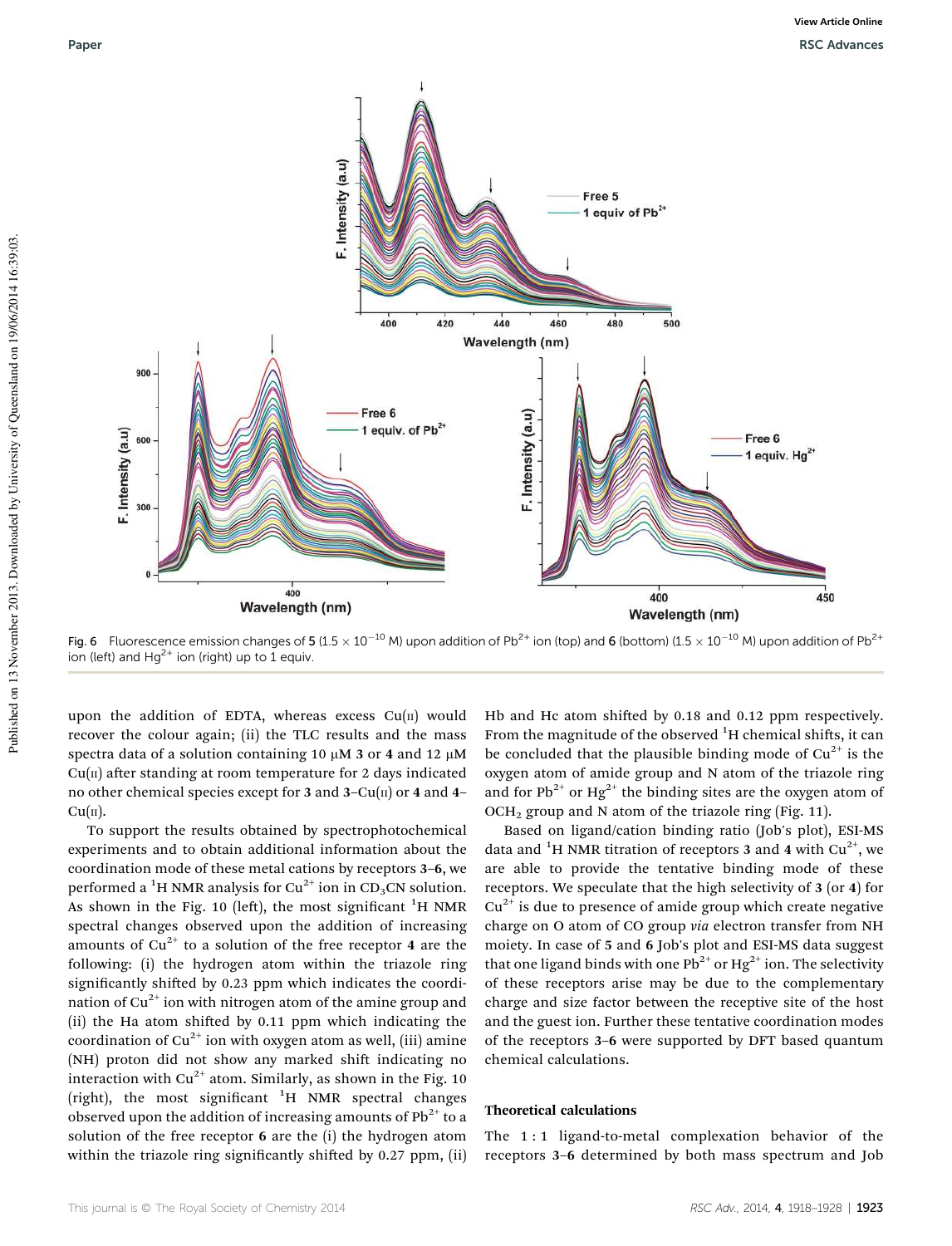

Fig. 7 Bar plot representation of changes in the fluorescence spectra of 3 (top) and 6 (bottom) (1.5  $\times$  10<sup>-10</sup> M) in CH<sub>3</sub>CN/H<sub>2</sub>O (2 : 8) upon addition of the several metal cations tested.

plot measurements, was further supported by DFT. The receptors 3–6 with and without metal cation  $(Cu^{2+}, Pb^{2+}$  or  $Hg^{2+}$  ion) were subjected to the energy optimization at the Cam-B3LYP hybrid functional with 6-31G\* basis set.<sup>69</sup> Several different starting geometries were used for the geometry optimization to ensure that the optimized structures corresponded to global minima. The optimized geometry for the ligands 3 and 5 is represented Fig. 12 and 13 respectively and the ligands 4 and 6 are shown in S19 (see ESI†) and the energy minimized structures for the ligands 3 and 5 and their corresponding complexes with metal ions are shown in Fig. 12 and 13. Binding of the divalent cations, has also been investigated by quantum chemical calculations. The structures for all the eight  $[L \cdot M]^{2+}$  complexes (M = Hg, Pb, Cu;  $L = 3, 4, 5$ ) were calculated (as di-perchlorate species), which resulted to be quite similar to each other. In the complex  $[L \cdot \text{Cu}](\text{ClO}_4)_2$  (L = 3 and 4 (SI, Fig. S18†)] Cu<sup>2+</sup> centre lies in a square–pyramidal environment in such a way that all the donor atoms are arranged approximately perpendicular to each other. Both close Cu–N and Cu–O contacts ( $d_{\text{Cu-N}}$  = 2.05 Å and  $d_{Cu-O} = 1.974$  Å) are typical for strong equatorial



Fig. 8 Visual features observed of  $3-5$  (10<sup>-5</sup> M) in CH<sub>3</sub>CN/H<sub>2</sub>O, (2/8) solution after addition of 5 equiv. of several cations tested.



Fig. 9 Reversibility of the interaction between 6 and  $Hg^{2+}$  by the introduction of I<sup>-</sup> to the system. Inset: stepwise complexation/ decomplexation cycles carried out in  $CH<sub>3</sub>CN/H<sub>2</sub>O$ , (2/8) with 6 and  $Hg^{2+}$ .

bonds, as evidenced by the relatively high values of Wiberg's bond index (WBI<sub>Cu–N</sub> = 0.2596 and WBI<sub>Cu–O</sub> = 0.2674) (SI, Table S1†). Three O atoms belonging to two perchlorate ligands occupy the other two equatorial  $(d_{Cu-O} = 2.009$  and 1.951 Å;  $WBI_{Cu-O} = 0.2774$  and 0.3183 respectively) and one weak axial ( $d_{Cu-O} = 2.296$ ; WBI<sub>Cu-O</sub> = 0.1738) positions around the Cu<sup>2+</sup> cation. Whereas in the complex  $\mathbf{L} \cdot \mathbf{M}$ ](ClO<sub>4</sub>)<sub>2</sub>  $(L = 5$  and 6; M = Hg and Pb) the metal ion (both Hg<sup>2+</sup> and  $Pb^{2+}$ ) can be realized to occupy the octahedral position (Fig. 13, S20 and S21†).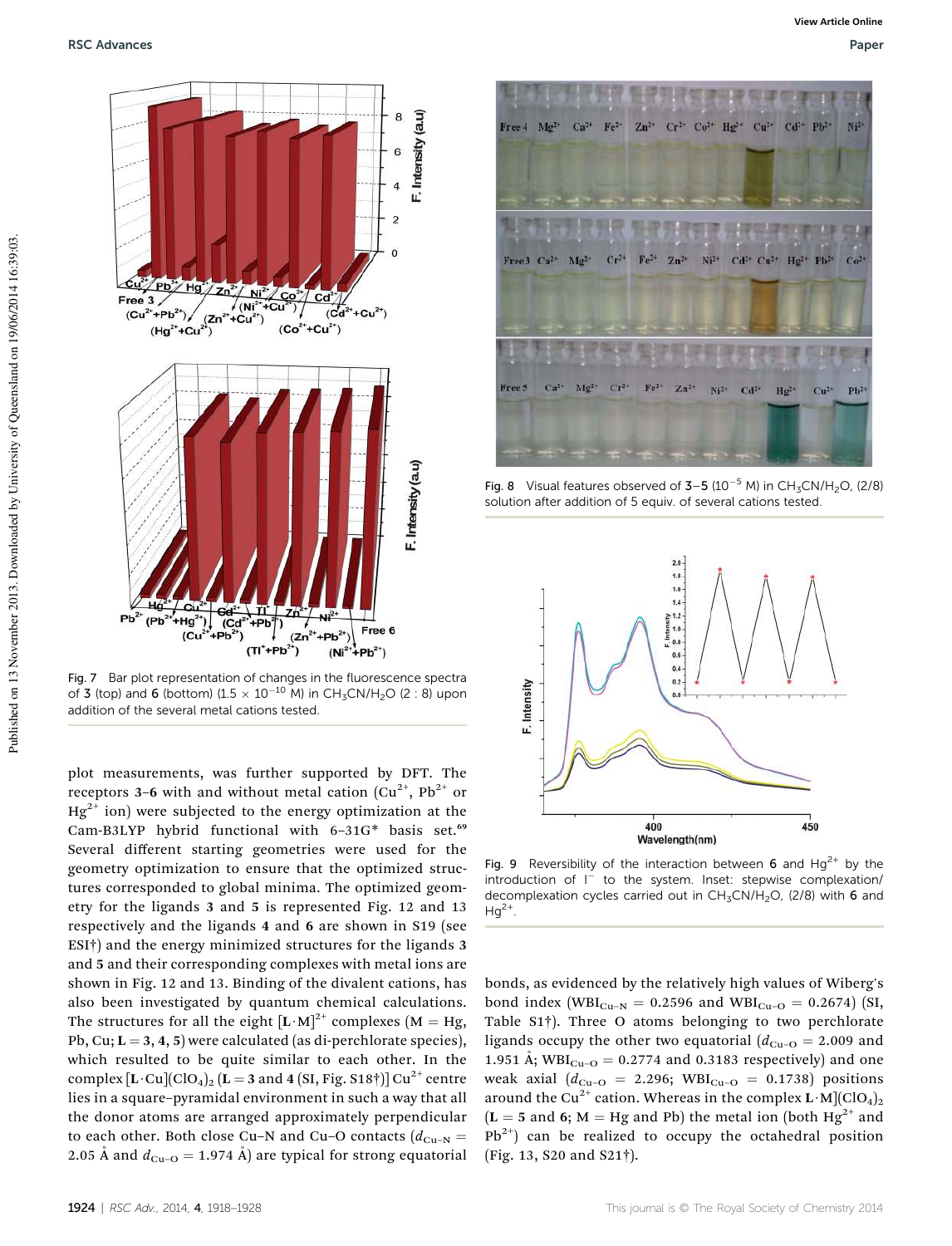

Fig. 10 <sup>1</sup>H NMR titration of 4 (left) upon addition of increasing amount of Cu<sup>2+</sup> up to 1 equiv. and of 6 (right) upon addition of increasing amount of  $Pb^{2+}$  up to 1 equiv. in CD<sub>3</sub>CN solution.



Fig. 11 The plausible binding modes for 3 and 4 (left) with  $Cu^{2+}$  ion and for 5 and 6 (right) with  $Pb^{2+}/Hq^{2+}$  ion.

## Experimental

#### Materials and methods

The perchlorate salts of Li $^+$ , Na $^+$ , Tl $^+$ , K $^+$ , Ag $^+$ , Ca $^{2+}$ , Mg $^{2+}$ , Cr $^{2+}$ ,  $Mn^{2+}$ , Fe<sup>2+</sup>, Co<sup>2+</sup>, Cu<sup>2+</sup>, Zn<sup>2+</sup>, Cd<sup>2+</sup>, Ni<sup>2+</sup>, Pb<sup>2+</sup>, and Hg<sup>2+</sup> were purchased from Aldrich and were directly used without further purification. Anthracene-9-carboxaldehyde, 1-pyrenecarboxaldehyde,  $(\alpha)$ -D-glucose, ethyl ester-glycine hydrochloride, NaH, propargyl bromide, sodium ascorbate, glycine ethyl ester hydrochloride, sodium azide, acetonitrile (HPLC) were purchased from Aldrich and were used without further purification. Chromatography was carried out on 3 cm of silica gel in a column of 2.5 cm diameter. The column chromatography was carried out using 100–200 mesh silica gel. All the solvents were dried by conventional methods and distilled under Ar atmosphere before use. The UV-vis spectra were carried out in CH<sub>3</sub>CN/H<sub>2</sub>O solutions at  $c = 1 \times 10^{-5}$  M as it is stated in the corresponding figure captions and the fluorescence spectra were carried out at  $c \approx 10^{-10}$  M, as it is stated in the corresponding figure captions.

#### Instrumentation

The  ${}^{1}$ H,  ${}^{13}$ C NMR spectra were recorded on Bruker 400 MHz FT-NMR spectrometers, using tetramethylsilane as the internal reference. Electrospray ionization mass spectrometry (ESI-MS) measurements were carried out on a Qtof Micro YA263 HRMS instrument. The absorption spectra were recorded with a JASCO



Fig. 12 Optimized geometry of 3 (left) and  $[3 \cdot Cu^{2+}]$  (right).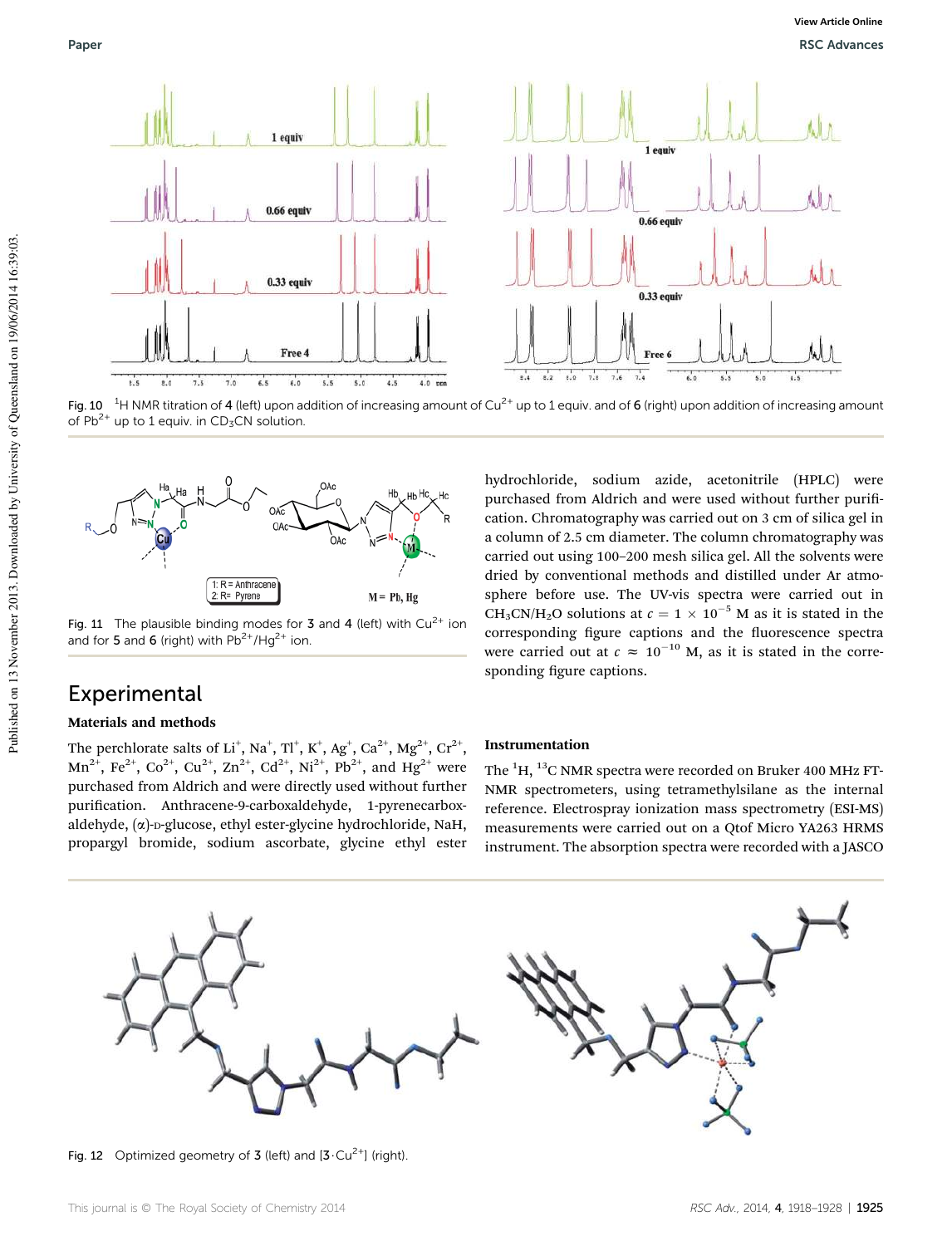

Fig. 13 Optimized geometry of 5 (top) and  $[5 \cdot Hg^{2+}]$  (below left) and  $[5 \cdot Pb^{2+}]$  (right).

V-650 UV-vis spectrophotometer at 298 K. Fluorescence was recorded with JASCO-FP-6300 spectrofluorometer.

Caution! metal pechlorate salts are potentially explosive in certain conditions. All due precautions should be taken while handling perchlorate salts!

#### Synthesis of 3 and 4

To a well-stirred solution of anthracene alkyne (0.5 g, 2.03 mmol) and glycine azide (0.37 g, 2.03 mmol) in 15 mL of acetone/H<sub>2</sub>O (2 : 1) an aqueous solution of CuSO<sub>4</sub> · 5H<sub>2</sub>O (0.101) g, 0.40 mmol) was added. A freshly prepared sodium ascorbate solution (0.160 g, 0.81 mmol) was added to this mixture and the resulting solution was stirred at room temperature for 12 h. A total of 30 mL of ethyl acetate was added to the reaction mixture, and the organic layer was washed several times with water and finally with brine (15 mL) and dried over anhydrous sodium sulfate. The solvent was removed under reduced pressure, and the crude product was purified by silica gel column chromatography. Elution with EtOAc/hexane (8 : 2, v/v) yielded light yellow 3 (0.60 g, 83%).

Compound 4 was synthesized using the same procedure above with the following chemicals: pyrene alkyne (0.5 g, 3.33 mmol), glycine azide (0.62 g, 3.33 mmol),  $CuSO_4 \cdot 5H_2O$  (0.166 g, 0.66 mmol), sodium ascorbate solution (0.264 g, 1.33 mmol) and it yielded light yellow 4 (0.64 g, 84%).

3: <sup>1</sup>H NMR (CDCl<sub>3</sub>, 400 MHz):  $\delta = 8.39$  (s, 1H, H<sub>anthracene</sub>), 8.29–8.27 (m, 2H, Hanthracene), 7.95–7.93 (m, 2H, Hanthracene), 7.55-7.41 (m, 4H, Hanthracene), 7.40 (s, 1H, Htriazole), 7.15(s, 1H, NH<sub>proton</sub>), 5.49 (s, 2H, CH<sub>2</sub>–N<sub>triazole</sub>), 4.92 (s, 2H, OCH<sub>2anthracene</sub>), 4.76 (s, 2H, OCH<sub>2</sub>-triazole), 4.1-4.01(q, 2H, OCH<sub>2ester</sub>), 4.38 (s, 2H, CH<sub>2ester</sub>), 1.17-1.14 (t, 3H, CH<sub>3ester</sub>); <sup>13</sup>C NMR (CDCl<sub>3</sub>, 100 MHz):  $\delta = 169.2, 165.6, 145.5, 131.3, 130.9, 129.0, 128.6, 126.4,$ 125.0, 124.6, 124.2, 64.6, 63.7, 61.5, 60.4, 52.4; electrospray MS,  $m/z$  (relative intensity): 433 (M<sup>+</sup> + 1), anal. calcd for  $C_{24}H_{24}O_4N_4$ C, 66.64; H, 5.60; N, 12.96. Found: C, 66.37; H, 5.38; N, 12.58%.

4: <sup>1</sup>H NMR (CDCl<sub>3</sub>, 400 MHz):  $\delta = 8.29$  (s, 1H, H<sub>pyrene</sub>), 8.17-7.98 (m, 8H, H<sub>pyrene</sub>), 7.66 (s, 1H, H<sub>triazole</sub>), 6.76 (s, 1H, NH<sub>proton</sub>), 5.27 (s, 2H, CH<sub>2</sub>–N<sub>triazole</sub>), 5.03 (s, 2H, OCH<sub>2pyrene</sub>), 4.77 (s, 2H, OCH<sub>2</sub>-triazole), 4.1-4.08 (q, 2H, OCH<sub>2ester</sub>), 3.9 (d, 2H, CH<sub>2ester</sub>), 1.2–1.1 (t, 3H, CH<sub>3ester</sub>); <sup>13</sup>C NMR (CDCl<sub>3</sub>, 100 MHz):  $\delta = 169.0$ , 165.3, 145.8, 131.4, 131.2, 130.7, 129.4, 127.8, 127.5, 127.3, 127.2, 125.9, 125.2, 124.8, 124.6, 124.5, 124.3, 123.3, 71.1, 63.5, 61.6, 52.6, 41.38; electrospray MS, *m*/*z* (relative intensity): 457  $(M<sup>+</sup> + 1)$ ; anal. calcd for C<sub>26</sub>H<sub>24</sub>O<sub>4</sub>N<sub>4</sub> C, 68.39; H, 5.30; N, 12.28. Found: C, 68.67; H, 5.55; N, 12.15%.

#### Synthesis of compounds 5 and 6

Compounds 5 and 6 were prepared in good yield following the procedure adopted for 3 and the following chemicals are used. 5: anthracene alkyne (0.5 g, 2.03 mmol),  $(\alpha)$ -p-glucose azide (0.78 g, 2.03 mmol), aqueous  $CuSO_4·5H_2O$  (0.101 g, 0.40 mmol), and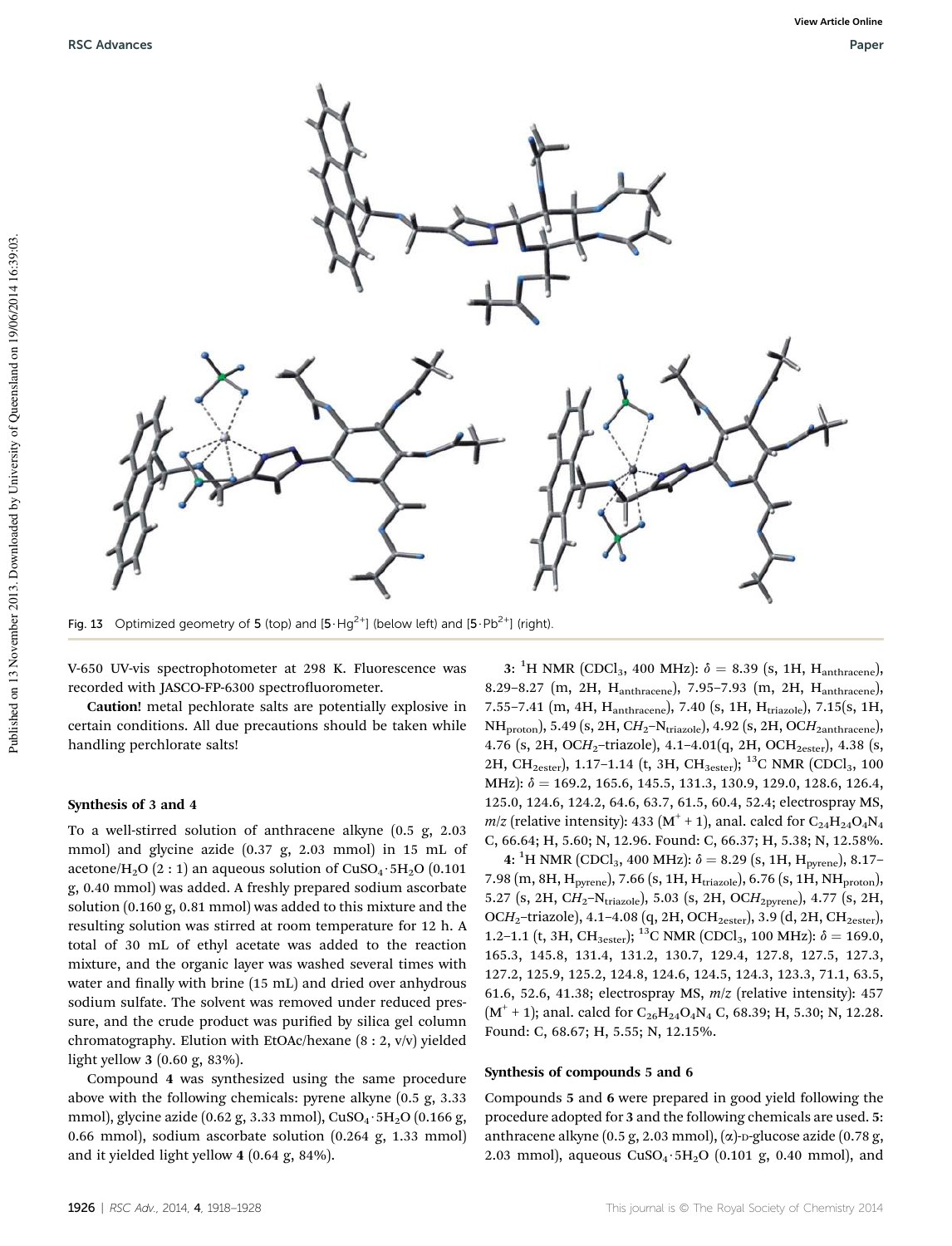sodium ascorbate (0.160 g, 0.81 mmol); 6: pyrene alkyne (0.5 g, 3.33 mmol),  $(\alpha)$ -p-glucose azide (1.28 g, 3.33 mmol), aqueous  $CuSO<sub>4</sub>·5H<sub>2</sub>O$  (0.166 g, 0.66 mmol), sodium ascorbate (0.264 g, 1.33 mmol). The crude product was purified by silica gel column chromatography and elution with EtOAc/hexane (7 : 2, v/v) to yield pure light yellow 5 (0.73 g, 85%), 6 (0.91 g, 85.05%).

5: <sup>1</sup>H NMR (CDCl<sub>3</sub>, 400 MHz):  $\delta = 8.39$  (s, 1H, H<sub>anthracene</sub>), 8.29–8.27 (m, 2H, Hanthracene), 7.95–7.93 (m, 2H, Hanthracene), 7.55-7.41 (m, 4H, H<sub>anthracene</sub>), 7.40 (s, 1H, H<sub>triazole</sub>), 4.81 (s, 2H, OC*H*2–acetate), 5.29 (s, 1H), 4.28–4.24 (m, 1H), 4.13–4.10 (m, 1H), 3.99-3.95 (m, 1H), 2.06-2.03 (m, 9H, CH<sub>3acetate</sub>), 1.876 (s, 3H, CH<sub>3</sub>OCH<sub>2acetate</sub>); <sup>13</sup>C NMR (CDCl<sub>3</sub>, 100 MHz):  $\delta = 145.3$ , 134.2, 131.4, 131.0, 129.0, 128.6, 126.3, 125.0, 124.3, 122.0, 80.8, 69.2, 68.9, 64.6, 64.1, 50.1; electrospray MS, *m*/*z* (relative intensity): 620 (M<sup>+</sup> + 1); anal. calcd for  $C_{32}H_{33}O_{10}N_3$  C, 62.01; H, 5.37; N, 6.78. Found: C, 62.08; H, 5.18; N, 7.43%.

6:  $^1\text{H NMR}$  (CDCl<sub>3</sub>, 400 MHz):  $\delta = 8.36$  (s, 1H, H<sub>pyrene</sub>), 8.35– 7.99 (m, 8H, H<sub>pyrene</sub>), 7.80 (s, 1H, H<sub>triazole</sub>), 5.88 (s, 1H, H), 5.42 (s, 2H, OC*H*2pyrene), 5.41 (s, 2H, OC*H*2–triazole), 4.81 (s, 2H, OC*H*2–acetate), 5.29 (s, 1H), 4.28–4.24 (m, 1H), 4.13–4.10 (m, 1H), 3.99-3.95 (m, 1H), 2.06-2.03 (m, 9H, CH<sub>3acetate</sub>), 1.876 (s, 3H, CH<sub>3</sub>OCH<sub>2acetate</sub>); <sup>13</sup>C NMR (CDCl<sub>3</sub>, 100 MHz):  $\delta = 170.5$ , 169.9, 169.3, 168.9, 146.0, 131.4, 131.2, 130.8, 130.7, 129.4, 127.8, 127.5, 127.2, 125.9, 20.68; electrospray MS, *m*/*z* (relative intensity): 644 (M<sup>+</sup> + 1); anal. calcd for  $\rm{C_{34}H_{33}O_{10}N_3}$  C, 63.43; H, 5.17; N, 6.53. Found: C, 63.37; H, 5.08; N, 7.03%.

# Conclusions

In closing, we have successfully developed triazole-based, easyto synthesize fluorescent chemosensors 3-6 and examined their binding properties towards various guest cations through optical and spectral techniques, as well as by DFT-based quantum chemical calculations. Interestingly, upon fine tuning of the sensory unit from amino acid to carbohydrate the selectivity of the receptors was found to change from  $Cu(II)$  to  $Pb(II)$ Hg(II). The binding of Cu<sup>2+</sup> ions with receptors 3 and 4 is ultrasensitive and highly selective allowing selective detection in the presence of competitive non-transition and transitionmetal ions alike. The receptors, based on a small molecule that can selectively detect  $Cu^{2+}$  ions at the 0.89 ppb level in aqueous environments, are unprecedented. Both receptors 5 and 6 show an excellent selectivity and sensitivity towards  $Hg^{2+}$  and Pb<sup>2+</sup> ion in aqueous environments. Although the carbohydrate-based metal ion sensor molecules are scarce in the literature, 5 and 6 are unique molecular systems that work well in detecting very low concentrations of  $Pb^{2+}$  or  $Hg^{2+}$ , even in the presence of a wide range of competitive cations. Furthermore, these receptors, 5 and 6 are capable of detecting  $Hg^{2+}/Pb^{2+}$  ions in river water samples. Therefore, we believe that all the receptors described in this article may be used for many practical applications in chemical and biological systems.

# Acknowledgements

Generous support of the Department of Science and Technology, DST, (Grant no. SR/S1/IC-13/2011), New Delhi is gratefully acknowledged. A.T. thanks Council of Scientific and Industrial Research (CSIR) India for senior research fellowships.

### Notes and references

- 1 A. P. de Silva, H. Q. N. Gunaratne, T. Gunnlaugsson, J. M. A. Huxley, C. P. Mc Coy, J. T. Rademacher and T. E. Rice, *Chem. Rev.*, 1997, 97, 1515.
- 2 B. Valeur and I. Leray, *Coord. Chem. Rev.*, 2000, 205, 33.
- 3 K. Rurack, *Spectrochim. Acta.*, 2001, 57A, 2161.
- 4 V. Amendola, L. Fabbrizzi, F. Forti, M. C. Mangano, P. Pallavicini, A. D. Poggi and A. Taglieti, *Coord. Chem. Rev.*, 2006, 250, 273.
- 5 C. J. Chang, E. M. Nolan, J. Jaworski, S. C. Burdette, M. Sheng and S. J. Lippard, *Chem. Biol.*, 2004, 11, 203.
- 6 E. M. Nolan, S. C. Burdette, J. H. Harvey, S. A. Hilderbrand and S. J. Lippard, *Inorg. Chem.*, 2004, 43, 2624.
- 7 C. J. Chang, E. M. Nolan, J. Jaworski, K.-I. Okamoto, Y. Hayashi, M. Sheng and S. J. Lippard, *Inorg. Chem.*, 2004, 43, 6774.
- 8 E. M. Nolan and S. J. Lippard, *Inorg. Chem.*, 2004, 43, 8310.
- 9 N. C. Lim and C. Brückner, *Chem. Commun.*, 2004, 1094.
- 10 K. Komtsu, K. Kakuchi, H. Kojima, Y. Urano and T. Nagono, *J. Am. Chem. Soc.*, 2005, 127, 10197.
- 11 C. C. Woodroofe, A. C. Won and S. J. Lippard, *Inorg. Chem.*, 2005, 44, 3112.
- 12 M. Taki, J. L. Wolford and T. V. O'Halloran, *J. Am. Chem. Soc.*, 2004, 126, 712.
- 13 N. C. Lim, J. V. Schuster, M. C. Porto, M. A. Tanudra, L. Yao, H. C. Freake and C. Brückner, *Inorg. Chem.*, 2005, 44, 2018.
- 14 X.-M. Meng, M.-Z. Zhu, L. Liu and Q.-X. Guo, *Tetrahedron Lett.*, 2006, 47, 1559.
- 15 Z. Xu, X. Qian, J. Cui and R. Zhang, *Tetrahedron Lett.*, 2006, 62, 10117.
- 16 S. Aoki, K. Sakurama, N. Matsuo, Y. Yamada, R. Takasawa, S.-i. Tanuma, M. Shiro, K. Takeda and E. Kimura, *Chem.*– *Eur. J.*, 2006, 12, 9066.
- 17 X.-L. Ni, S. Wang, X. Zeng, Z. Tao and T. Yamato, *Org. Lett.*, 2010, 13, 552.
- 18 A. Renzoni, F. Zino and E. Franchi, *Environ. Res., Sect. A*, 1998, 77, 68.
- 19 P. B. Tchounwou, W. K. Ayensu, N. Ninashvili and D. Sutton, *Environ Toxicol Chem*, 2003, 18, 149.
- 20 J. S. Lin-Fu, *Lead Poisoning, A Century of Discovery and Rediscovery, in Human Lead Exposure*, ed. H. L. Needleman, Lewis Publishing, Boca Raton, FL, 1992.
- 21 G. Muthaup, A. Schlicksupp, L. Hess, D. Beher, T. Ruppert, C. L. Masters and K. Beyreuther, *Science*, 1996, 271, 1406.
- 22 R. A. Løvstad, *BioMetals*, 2004, 17, 111.
- 23 K. J. Barnham, C. L. Masters and A. I. Bush, *Nat. Rev. Drug Discovery*, 2004, 3, 205.
- 24 D. R. Brown and H. Kozlowski, *Dalton Trans.*, 2004, 1907.
- 25 G. L. Millhauser, *Acc. Chem. Res.*, 2004, 37, 79.
- 26 E. Gaggelli, H. Kozlowski, D. Valensin and G. Valensin, *Chem. Rev.*, 2006, 106, 1995.